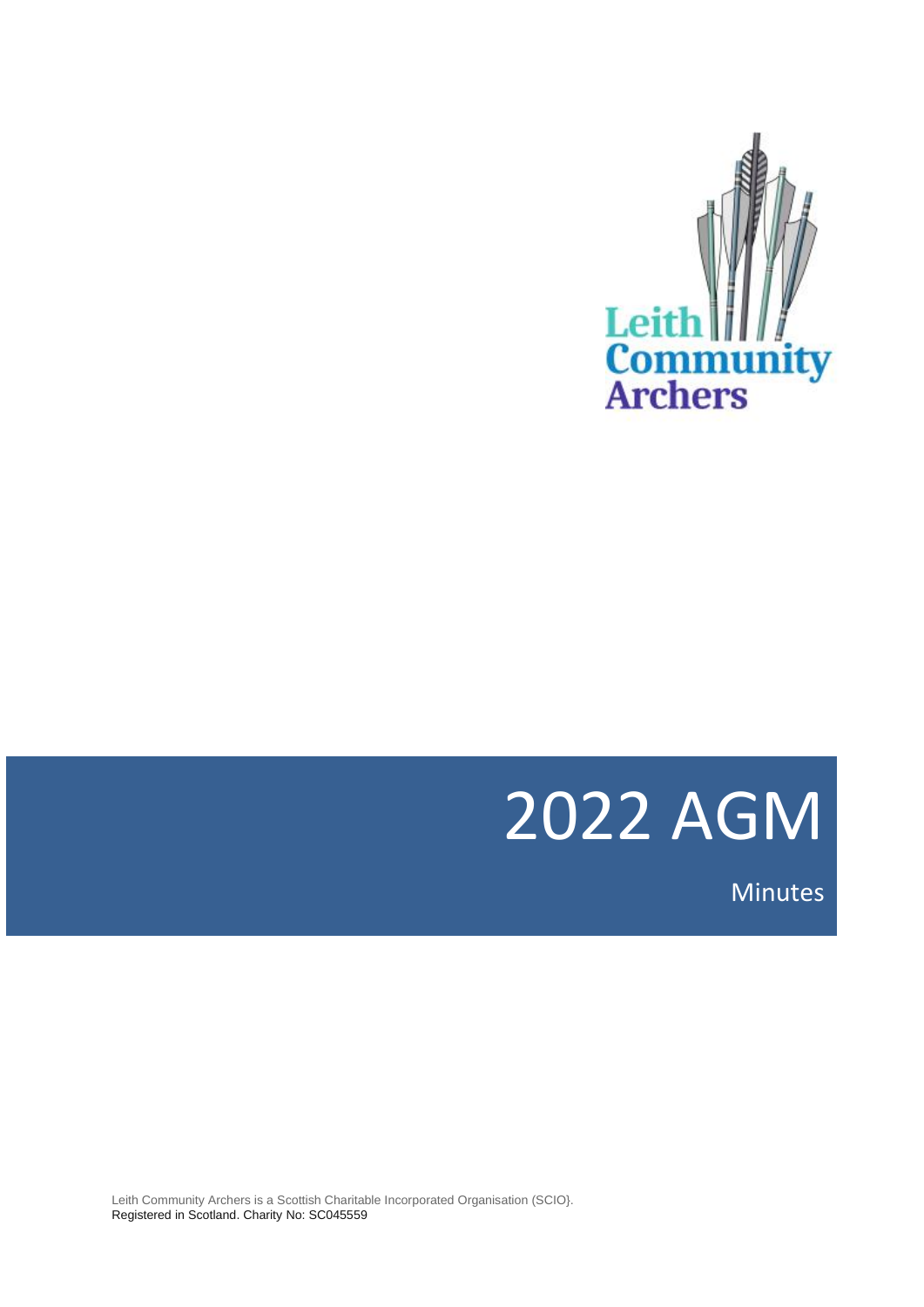# LEITH COMMUNITY ARCHERS ANNUAL GENERAL MEETING



**Minutes: 24 th February 2022**

**Present**: Dave Burnett, Kath Fyvie, David Holm, Heather Nicolson, Keith Murray, Maciek Samulski, Nikoleta Georgakoloulou, Ewelina Kaminska, George Fyvie, Bill Hogg (Scottish Archery)

**Apologies:** Chris Fox, Colin Campbell (Inspiring Leith)

#### **AGENDA**

- 1. Welcome
- 2. Minutes of previous AGM
- 3. Chair's Report
- 4. Financial Report
- 5. Election of Committee Members
- 6. Resolutions to be put to the AGM
- 7. A.O.B.
- 8. Close

#### **1. Welcome:**

The Chair thanked everyone for their attendance and acknowledge people taking the time out to attend. They confirmed that the meeting could continue as a quorum number of attendees were present and then introduced the incumbent committee members.

#### **2. Minutes of previous AGM:**

An update on items raised at the last AGM: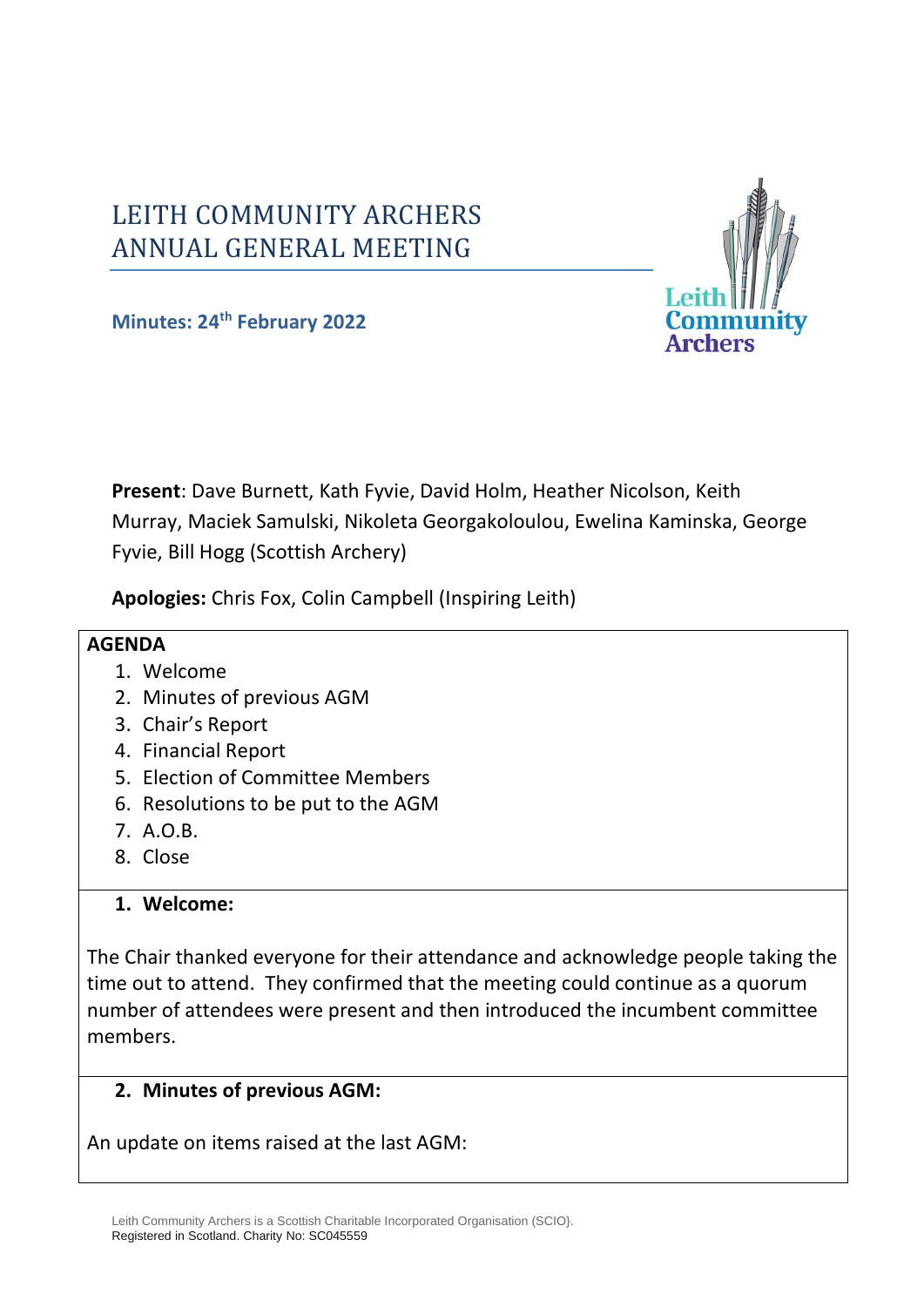- One outdoor archery session was held, which was well attended. LCA has one credit remaining with Beecraigs Country Park and as such a further session will be arranged for later in the year
- Refresher sessions for instructors were held to ensure that standards are maintained particularly after the long break from shooting.

One item will be carried forward into this year:

• It has been suggested that the instructors undertake some mental health awareness training, St John's Ambulance offer this, but it hasn't been possible to book anything yet

## **3. Chair's Report:**

The Chair thanked the committee for their support, dedication and perseverance over the last twelve months. It was recognised that this has been challenging to stay motivated given that limited shooting has been possible.

Since restrictions were lifted sessions have been running on a reduced capacity basis. The new booking system has allowed us to control the number of people attending each session and keep everyone safely socially distanced. This has been working well, although it is recognised that further improvements to the booking system are required, including the development of a membership list.

LCA has a core of 7 qualified instructors who are relied on heavily to ensure that the sessions can run, although it's generally the same 5 people that attend regularly which means that there is a risk that sessions could be cancelled at the last minute. To mitigate this, ten places have been secured on an instructor course at the end of March. A few people have registered their interest and the Royal Company of Archers will also take some of the slots available. Several of the existing instructors will also need to re-qualify this year.

LCA will also be arranging a First Aid training course which will be run by the Sea Scouts. A number of people have registered their interest in this.

Two of the more junior members of the club have been volunteering their support and have received really positive feedback especially from the family sessions. Two people have applied to the Archery GB Ambassador Programme, which would help to teach skills to raise the profile of LCA and promote archery as a sport. The club has agreed to support a junior member with their Duke of Edinburgh Award. LCA received a nomination for Archery GB Club 'Volunteer of the Year' award.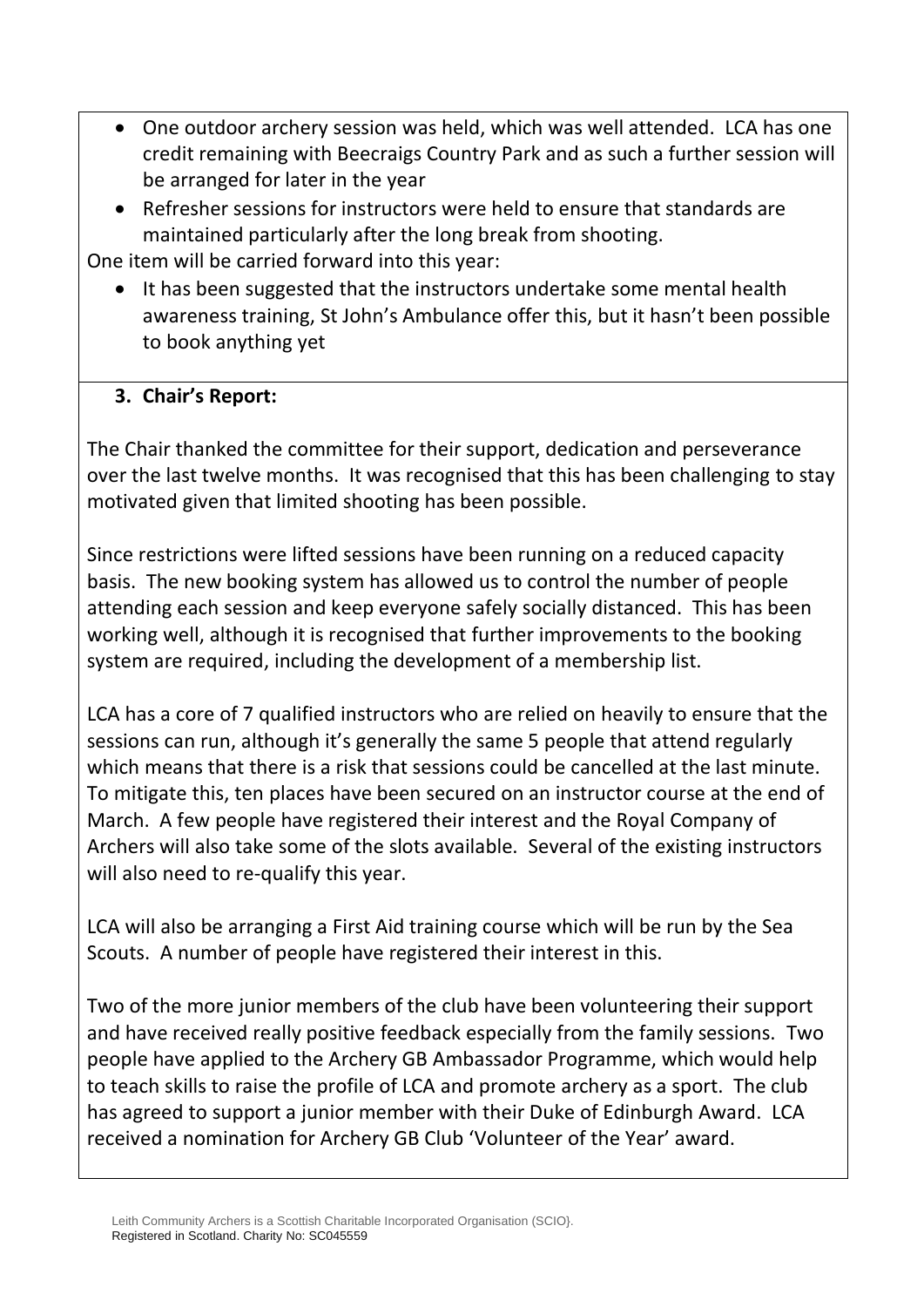Although actual membership numbers are extremely low there is a long waiting list, and the club continues to receive enquiries.

The club has sufficient equipment to continue, and a full inventory has been taken. Regular repair and maintenance sessions are carried out. More left-handed bows are needed, although these are currently unavailable to order.

Only one incident was reported in the last twelve months, which has been recorded in the Incident log and is currently under investigation.

#### **4. Financial Report**

The Treasurer outlined that LCA is in a strong financial position, with a total bank balance of £13,849.81. Expenditure for the period was £3,723.36.

LCA has been awarded £4500 in funding grants to date, including awards received from Edinburgh University, Magic Little Grants, Foundation Scotland, Gordon Fraser Trust and Local Giving.

#### **5. Election of Committee Members**

No nominations were received prior to the AGM. All were proposed and seconded into the following roles:

| <b>Role</b>                                       | <b>Elected</b>                         |
|---------------------------------------------------|----------------------------------------|
| Treasurer (Trustee)                               | Dave Burnett                           |
| Secretary (Trustee)                               | Chris Fox                              |
| Chair (Trustee)                                   | Kath Fyvie                             |
| <b>Vice Chair</b>                                 | Chris Fox                              |
| <b>Equipment Officer</b>                          | David Holm                             |
| Website & Bookings Officer                        | Keith Murray & Nikoleta Georgakoloulou |
| Welfare (Child Protection) Officer                | George Fyvie                           |
| Social Media Officer                              | Ewelina Kaminska                       |
| <b>Instructor Liaison &amp; Training Officers</b> | Dave Burnett                           |
| Fundraiser                                        | George Fyvie                           |

#### **6. Resolutions to be put to the AGM**

A proposal to retain the membership fees at the same level for the next 12 months (Adult £12, Family £20) and that the hardship scheme will continue to be offered was made and approved.